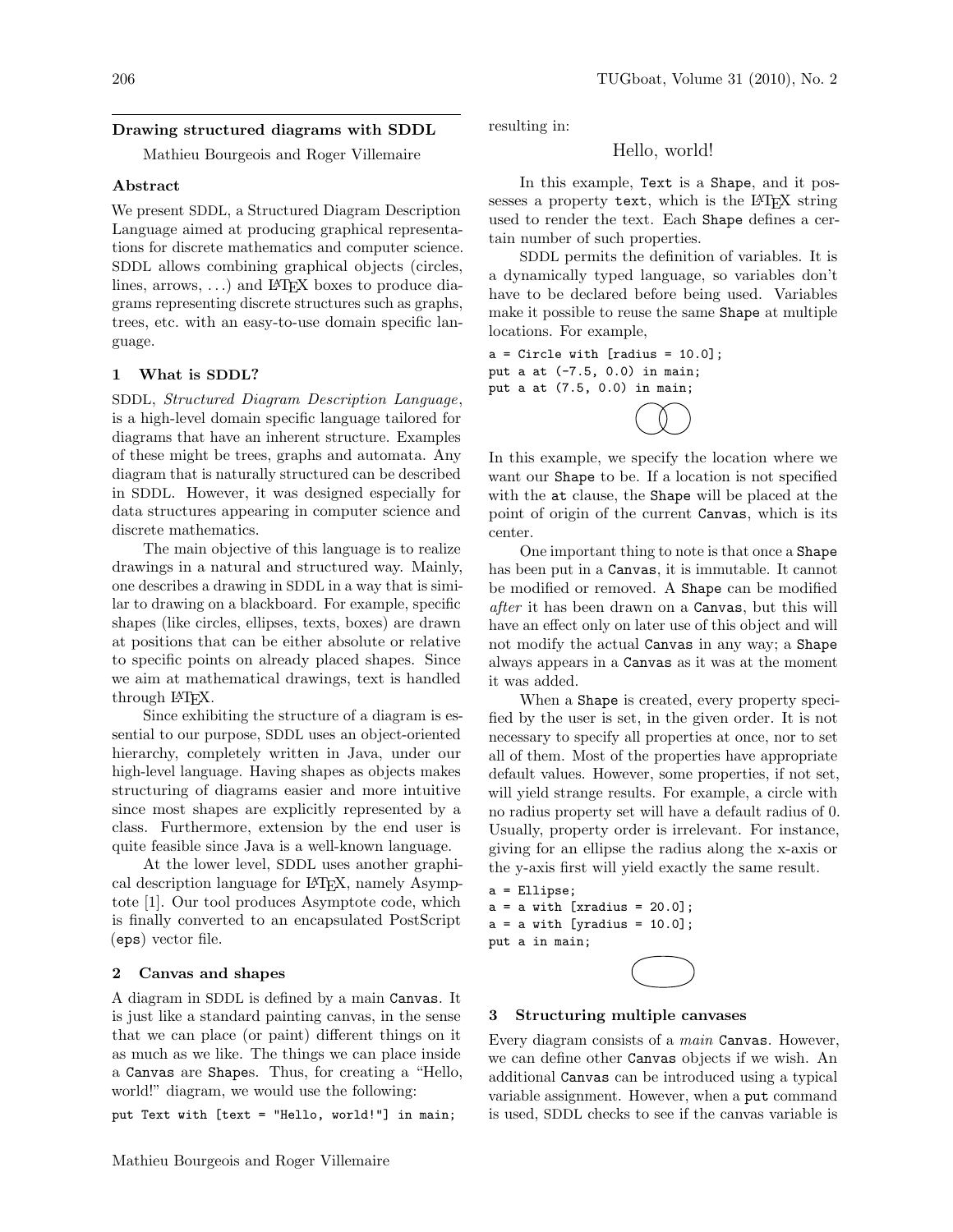already defined. If it isn't, it automatically creates an empty Canvas for use.

One of the main reasons to use other Canvases is to create an explicit structure in our diagram. Since a Canvas is a Shape, once a sub-Canvas has been created, it can be placed inside the main Canvas, or any other one for that matter. This will ensure that everything that is defined inside our sub-Canvas will be placed at the proper position in the final diagram. However, any Canvas that has been defined, but is not linked directly or indirectly with the main Canvas, will not be drawn in the final diagram.

As an example, let's say we want to make a diagram that consists of two identical "eyes". Instead of defining two identical objects, we will create one in a Canvas named form and put it at different positions inside our main Canvas. Our "eye" consists of a circle and an ellipse, both with the same center. All we need to do for this is place them at the default position of the Canvas. Finally, we can take this sub-Canvas and place it at the two positions required.

```
a = Circle with [radius=10.0];
b = Ellipse with [xradius=20.0, yradius=10.0];
put a in form;
put b in form;
put form at (-20.0, 0.0) in main;
put form at (20.0, 0.0) in main;
```
### 4 Paths

SDDL offers support for the description of paths. The way in which they are described is similar in syntax with MetaPost and Asymptote, though with some variations. A Path shape is described by linking points together with specific linking symbols. To draw a line between two points, the line symbol - can be used. To link some points using a curve, use the curved line symbol ~, which will use Asymptote's positioning algorithms to create a nice-looking curve which passes through those points. For the moment, user control over the curve is limited to beginning and ending tangents, but could be expanded.

```
p1 = a--b--c;
p2 = a^{\sim}b^{\sim}c;
```
One of the other things you may want to do with a Path is to create an Arrow out of it. SDDL defines symbols for forward, backward and bidirectional arrows for both linear and curved lines. Right now, however, support is restricted to forward arrows.

 $p1 = a < -b - -c - >d$ ;  $p2 = a < b c^c$  $p3 = a < -b;$  $p4 = a <sup>2</sup>$ 

Once a Path is defined, it can be used as any other Shape. However, one of the main things that you want to do is to put your Path somewhere. For this, you can write something like this:

 $p = (0.0, 0.0)$  --  $(10.0, 10.0)$ ; put p in main;

This is the standard way to add Shapes to a Canvas. However, since Paths are usually used to link different Shapes together in the *main* Canvas, special handling is done in SDDL. Namely, a Path that is not explicitly assigned to a variable will be automatically placed in the main Canvas. Therefore the Path will be directly placed in *main* without any explicit put expression. Thus, linking has its own special syntax, which is more natural and convenient. As an example, this program

$$
(0.0, 0.0) -- (10.0, 10.0);
$$

yields exactly the same result as the one just above. Furthermore, points can be added and multiplied by a scalar (as vectors). Using a dot to locate the origin of the drawing, we can use the SDDL syntax to create this example:

 $a = (10.0, 10.0);$  $a=-2.0*a\rightarrow(30.0, 0.0);$ a~(-1.0)\*a~(30.0, 0.0);

Finally, as we will now see, Shapes also usually define specific points.

## 5 Drawing and linking shapes together

To draw a diagram, usually some shapes with a specific structure are first laid down. Once that is done, those objects are linked together with lines, curves and arrows. However, these links must be made between specific positions, usually derived from one or more specific Shapes. For example, we may want to link the northwestern point of a rectangle with the point on a circle at an angle of 45 degrees. These points could obviously be computed in advance. However, this becomes quite problematic when points are at peculiar angles or more complex relationships between points and Shapes are needed. Worst of all, if the position or any other property of a Shape is changed, all computations will have to be redone.

To ease object linking, SDDL provides so-called reference points. A reference point is a point that has no static value, unlike points defined by a pair of two real numbers. Instead, a reference point is defined by its relationship to a specific Shape appearing at a particular location. As a matter of fact, all reference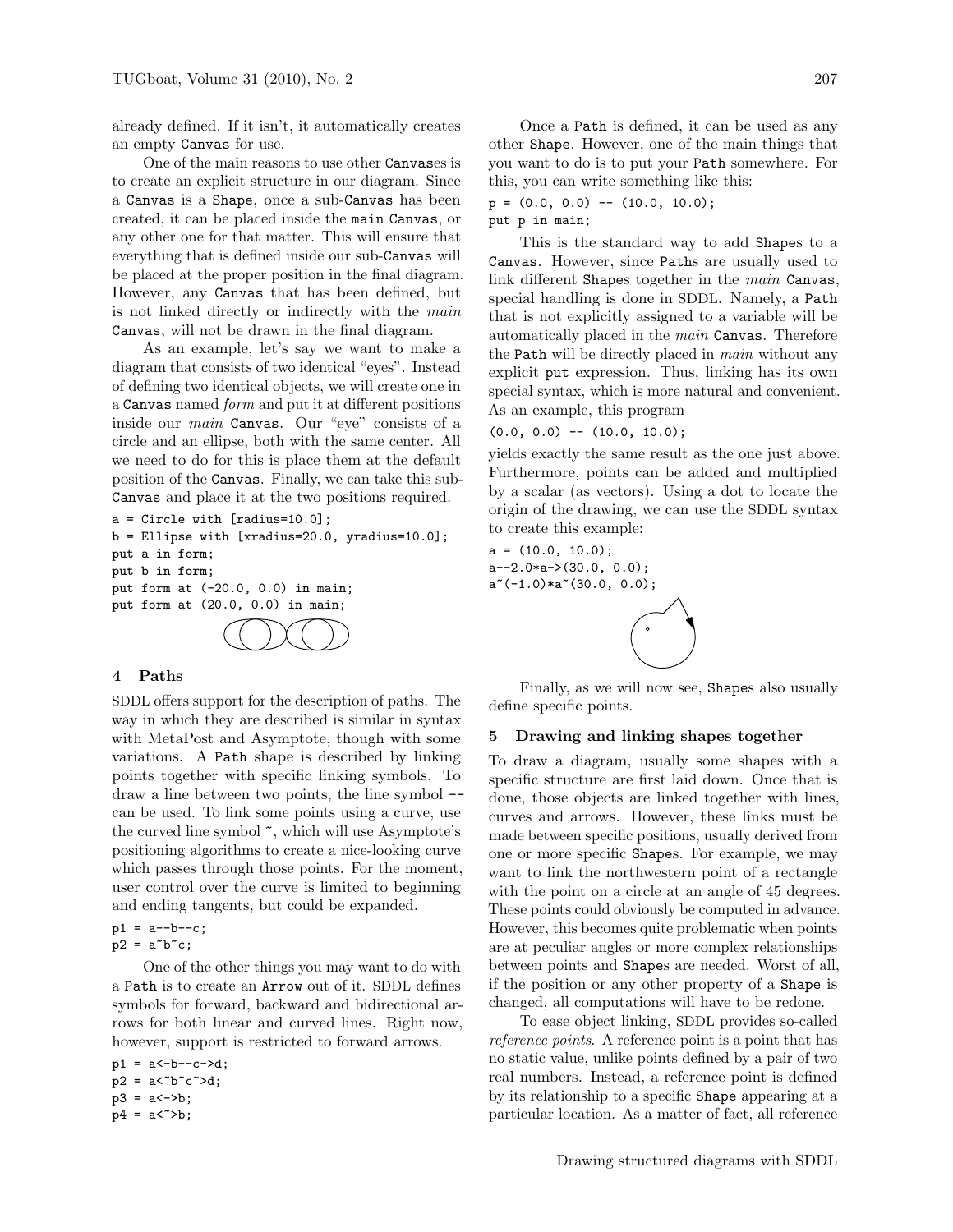points are defined along with the Shape because they are a natural part of it. This ensures that we always have nice-looking lines at exactly the positions we want them to be.

However, a reference point's exact position in a Canvas will depend on the Shape's position. Worse, since the same Shape can appears at multiple locations in the same Canvas, we have to know which occurrence we are talking about!

Therefore, SDDL introduces a feature called a Drawing. A Drawing is an object that represents a Shape at a particular position, i.e. a specific occurrence of a Shape in a Canvas. Whenever a Shape is put inside a Canvas, a Drawing is returned and can be assigned to a variable. This gives a way to uniquely identify every occurrence of a Shape appearing in a Canvas. If the same Shape is placed twice, two different Drawings will be returned, each referring to a different occurrence of the same Shape.

 $a =$  Circle with [radius = 10.0];  $d1 = put a at (-10.0, 0.0) in main;$  $d2 = put a at (10.0, 0.0) in main;$ 

Once a drawing has been defined, a way to access its points is needed. SDDL defines a syntax for extracting points from drawings:

coord of  $\langle coord \rangle (\langle args \rangle)$  in  $\langle drawing \rangle$ 

Here one specifies the kind of point to use  $(\langle coord \rangle)$ and any particular arguments required to obtain it. The available points are Shape specific, so only those kinds of points which make sense for the particular Shape can be used. For instance one can get a point at a particular angle on a Circle. This is also an example where an additional argument is needed. For instance, anglePoint(45.0) will give the point at 45 degrees.

Finally, to reference the drawing from which we take the point, its drawing Path (a dot separated path) from the main diagram must be given.

```
a = Circle with [radius = 10.0];
d1 = put a at (-7.5, 0.0) in main;d2 = put a at (7.5, 0.0) in main;(coord of anglePoint(0.0) in main.d1) --
   (coord of anglePoint(180.0) in main.d2);
```


In this example, a line between two identical circles is drawn. The drawing Paths are simple here, since both drawings are made directly in main. Thus, only main followed by the drawing name is needed.

Simply giving a Drawing is not sufficient in order to make reference points non-ambiguous; complete drawing Paths are required, as we will now show. Let's go back to the two eyes we drew previously. The eye was defined by a circle and an ellipse, both put inside a sub-Canvas. Now, let's say we want to draw a line between the two circles. Each of those circles is defined in the sub-Canvas and they are, as a matter of fact, the same **Drawing**  $a$ . Adding a link between a and itself would add a link between the sub-Canvas' circle and itself (what could this mean?). Adding the sub-Canvas to the main Canvas twice, as we did before, would just duplicate this structure inside the main Canvas.

But since a Canvas is a Shape, we get a drawing when we put the sub-Canvas inside *main*. We can therefore identify each inner circle by listing the drawings required to access them, as shown in the following SDDL example. Thus, we can always link together Shapes that are deeply nested inside a sub-Canvas.

```
a = Circle with [radius=10.0];
b = Ellipse with [xradius=20.0, yradius=10.0];
c = put a in form;
put b in form;
f1 = put form at (-20.0, 0.0) in main;f2 = put form at (20.0, 0.0) in main;(coord of anglePoint(180.0) in main.f1.c) ->
  (coord of anglePoint(0.0) in main.f2.c);
```


#### 6 Programming constructs and lists

SDDL also defines typical programming constructs. For instance lists are created and elements accessed in a syntax similar to most other dynamic languages. Since the content of a list is a general Java Object, you can create a list of objects that are not of the same type. Thus, an assignment like

l = [2.0, (0.0, 0.0), [], a--b];

is perfectly legal, even if not typically very useful! A more typical use of lists would be

 $list = [(0.0, 0.0), (10.0, 10.0)];$  $1 = list[0];$  $12 = list[1];$ l--l2;

Lists are nice, but to use them properly, adequate programming constructs are needed, such as for and while loops. SDDL defines those, permitting us to draw arrays of Shapes or define points through a simple list.

The ability to use loops significantly simplifies many diagrams in computer science. In this example, we first define a list of points. Afterward, using a for loop, we link those points into a linear Path.

```
a = [(10.0, 10.0), (20.0, 10.0),](20.0, 20.0), (10.0, 20.0)];
for i from 0 to 2 do
```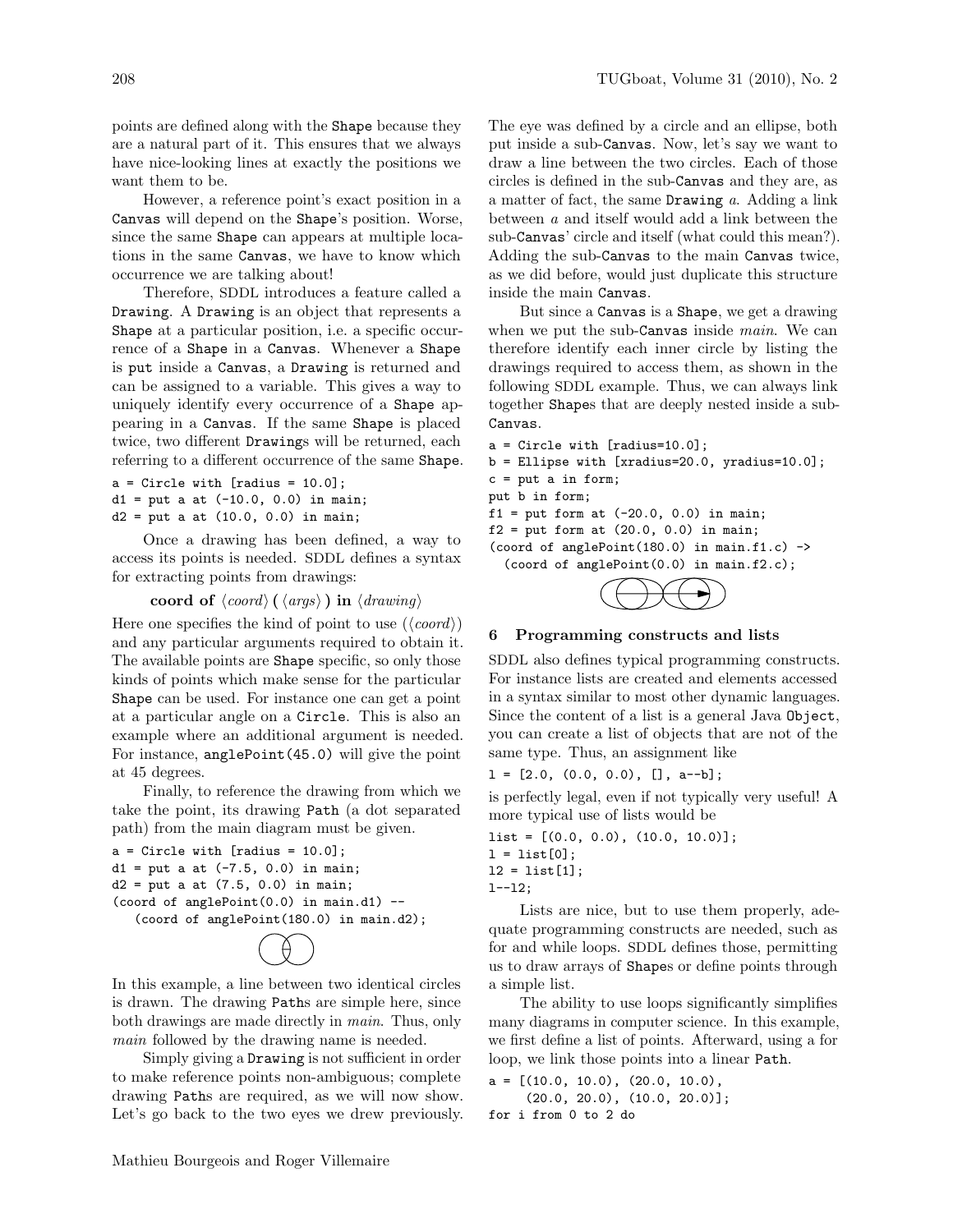a[i]--a[i+1]; end

Alternatively, we could get the same result using the following while loop.

```
i = 0;while i != 3 do
 a[i]--a[i+1];
  i = i + 1;end
```
## 7 Functions

SDDL also permits the creation of functions inside the code. Those must be written before the diagram description. A SDDL function is defined with the keyword fun. The list of arguments does not need to be typed, only named. The return type (if it exists) does not need to be specified either. To call the function in the resulting code, a typical C-like call is used.

```
fun dropMany(s, i, v, n, c){
 for j from 1 to n do
    put s at i + j*v in c;
  end
}
circle = Circle with [radius = 5.0];
dropMany(circle, (0.0, 0.0),
         (5.0, 0.0), 10.0, main);
                  (000000000)
```
In this case, we define a function that drops many instances of a Shape  $s$  at different positions on a Canvas c. The positions of the Shape are determined by an initial point  $i$  and a translation vector v. Finally, the number of Shapes placed is also given as a parameter n. Each Shape is then placed at the initial point translated by the translation vector a certain number of times. This permits us to create many circles along one line.

One important point is the parameter for the Canvas in which we place the Shapes. However, we pass main as our parameter. The reason for this is that SDDL does not possess global variables. A function can only access its parameters and variables that have been defined inside the function. Thus, trying to place something in main from inside a function will yield an error message saying the variable main is unknown.

## 8 Primitives

SDDL, as mentioned before, is written in Java. One of the nice features of Java is its libraries. Many classes have been written for any number of different tasks and the number of functions and algorithms implemented is astonishing. To rewrite libraries that are already defined in Java or to link them one by one in SDDL seemed pointless. It is much nicer to directly use those functions, since they're already there.

Since Java is a reflexive language, in the sense that the program knows about itself and can modify itself at will, functions can be dynamically accessed at runtime. We already use this feature to simplify the definition of the SDDL interpreter: the interpreter doesn't have to know every possible type of Shape in order to work. Using these same mechanisms permits loading classes at runtime and gives the user the power to call from inside SDDL any Java function.

This is done through so-called primitives, which are defined using the keyword primitive followed by the name of the function, as it will appear in SDDL. Following that, two strings are given: one for the package in which the function is defined and one for the name of the function as it was defined in Java. Any primitive declaration must be made prior to any function definition.

Let's look at an example. One of the main things a diagram description language would require is some basic mathematics and geometry libraries. Java possesses a nice java.lang.math package which we would like to use, especially the sin and cos functions. For this, we will need to define two primitives.

```
primitive static sin "java.lang.Math" "sin";
primitive static cos "java.lang.Math" "cos";
```
Once they are defined, they can be called just like any other SDDL functions. In this case, we will use those functions to place circles around an invisible circle.

```
for i from 1 to 6 do
```

```
put Circle with [radius = 5.0] at
           (20.0 * cos(i * 3.14 / 3.0),
            20.0 * sin(i * 3.14 / 3.0))
           in main;
```
end



### 9 A concrete example

Now that we have all our tools, let's use SDDL to describe a simple diagram of an automaton. This is the complete code, along with the resulting image.

```
circled = Circle with [radius = 10.0];circle2 = Circle with [radius = 12.0];ellipse = Ellipse with [xradius = 50.0,
                        yradius = 20.0];
circle = put circle1 at (-30.0, 0.0) in form;
put circle1 at (30.0, 0.0) in form;
put circle2 at (30.0, 0.0) in form;
```